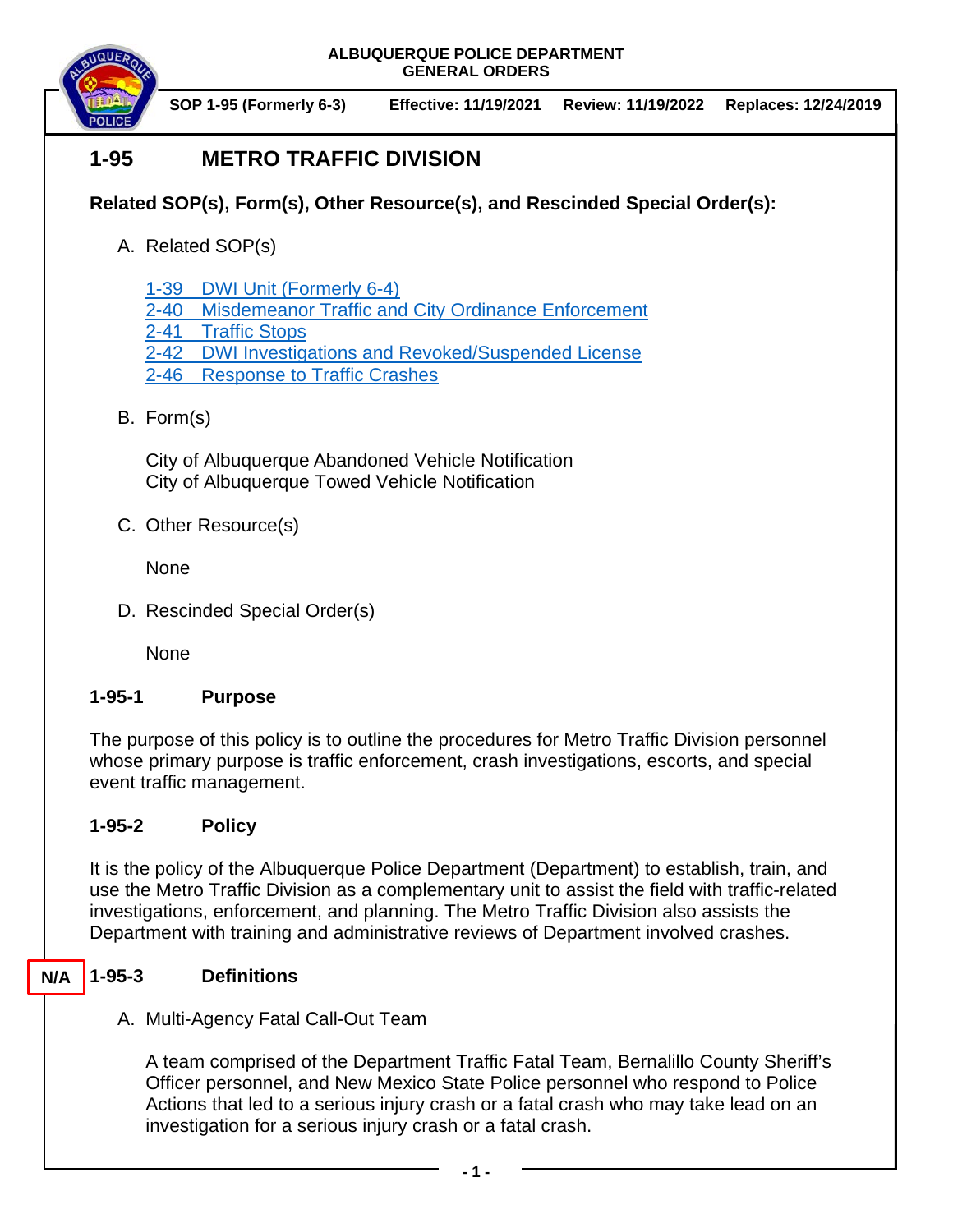## **ALBUQUERQUE POLICE DEPARTMENT GENERAL ORDERS**



- C. The Metro Traffic Division Sergeants shall manage the on-call list for fatal crash and serious injury crash call-outs.
- D. The Metro Traffic Division Lieutenant shall:

classifications and additional duties).

- 1. Manage and supervise the Metro Traffic Division Unit Sergeants;
- 2. Be responsible for designing and implementing traffic management plans; and
- 3. Issue motorcycles to Motors Unit personnel.
- E. The Crime/Traffic Analyst shall: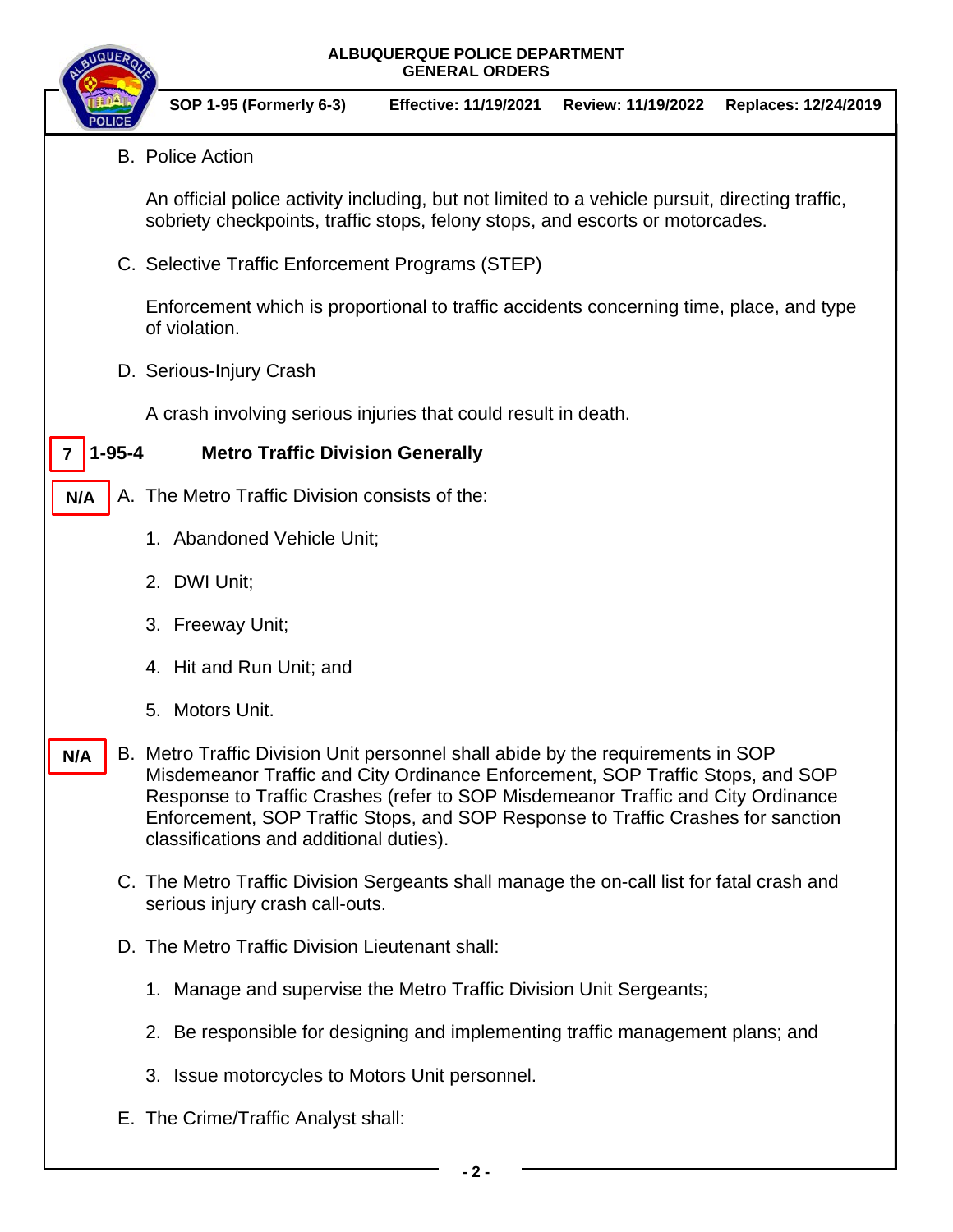| QUE                                        | ALBUQUERQUE POLICE DEPARTMENT<br><b>GENERAL ORDERS</b>                                                                                                                                                                                                          |  |  |  |  |  |  |  |  |  |
|--------------------------------------------|-----------------------------------------------------------------------------------------------------------------------------------------------------------------------------------------------------------------------------------------------------------------|--|--|--|--|--|--|--|--|--|
|                                            | <b>SOP 1-95 (Formerly 6-3)</b><br><b>Effective: 11/19/2021</b><br>Review: 11/19/2022<br>Replaces: 12/24/2019                                                                                                                                                    |  |  |  |  |  |  |  |  |  |
|                                            | 1. Collect and review all traffic-related data, which are provided to the Metro Traffic<br>Division Lieutenant so that Selective Traffic Enforcement Programs (STEP) may be<br>coordinated; and                                                                 |  |  |  |  |  |  |  |  |  |
|                                            | 2. Complete and provide annual crash analysis reports to the City of Albuquerque<br><b>Traffic Engineering Division.</b>                                                                                                                                        |  |  |  |  |  |  |  |  |  |
| $1 - 95 - 5$                               | <b>Unit Rules and Responsibilities</b>                                                                                                                                                                                                                          |  |  |  |  |  |  |  |  |  |
| A. Abandoned Vehicle Unit personnel shall: |                                                                                                                                                                                                                                                                 |  |  |  |  |  |  |  |  |  |
|                                            | 1. Take calls for service pertaining to vehicles that have been reported to the 311<br>Community Contact Center as abandoned;                                                                                                                                   |  |  |  |  |  |  |  |  |  |
|                                            | 2. Once on-scene, verify the registration information in order to obtain the contact<br>information for the registered owner of the vehicle and attempt to make contact<br>with the owner;                                                                      |  |  |  |  |  |  |  |  |  |
|                                            | 3. If they are unable to make contact with the registered owner, place an abandoned<br>vehicle sticker ("red tag") on the vehicle and complete a City of Albuquerque<br>Abandoned Vehicle Notification; and                                                     |  |  |  |  |  |  |  |  |  |
|                                            | a. The registered owner has seven (7) calendar days from the date the sticker was<br>placed to remove their vehicle from the location.<br>b. If the registered owner does not remove their vehicle, a Police Service Aide<br>PSA) shall have the vehicle towed. |  |  |  |  |  |  |  |  |  |
|                                            | 4. Once the vehicle has been towed, complete a Uniform Incident Report; then, mail a<br>copy of the report and a copy of the City Towed Vehicle Notification to the<br>registered owner.                                                                        |  |  |  |  |  |  |  |  |  |
| N/A                                        | B. DWI Unit personnel shall abide by the requirements in SOP DWI Unit (refer to SOP<br>DWI Unit for sanction classifications and additional duties).                                                                                                            |  |  |  |  |  |  |  |  |  |
|                                            | C. Freeway Unit                                                                                                                                                                                                                                                 |  |  |  |  |  |  |  |  |  |
|                                            | 1. Freeway Unit personnel shall:                                                                                                                                                                                                                                |  |  |  |  |  |  |  |  |  |
|                                            | a. Respond to all crashes on the interstate(s);<br>b. Enforce traffic laws;<br>c. Enforce commercial motor vehicle (CMV) violations; and<br>d. Complete CMV safety inspections.                                                                                 |  |  |  |  |  |  |  |  |  |
|                                            | 2. Freeway Unit personnel may leave the interstate for Priority 1 calls and fatal<br>crashes or serious injury crashes.                                                                                                                                         |  |  |  |  |  |  |  |  |  |
|                                            | D. Hit and Run Unit personnel shall:                                                                                                                                                                                                                            |  |  |  |  |  |  |  |  |  |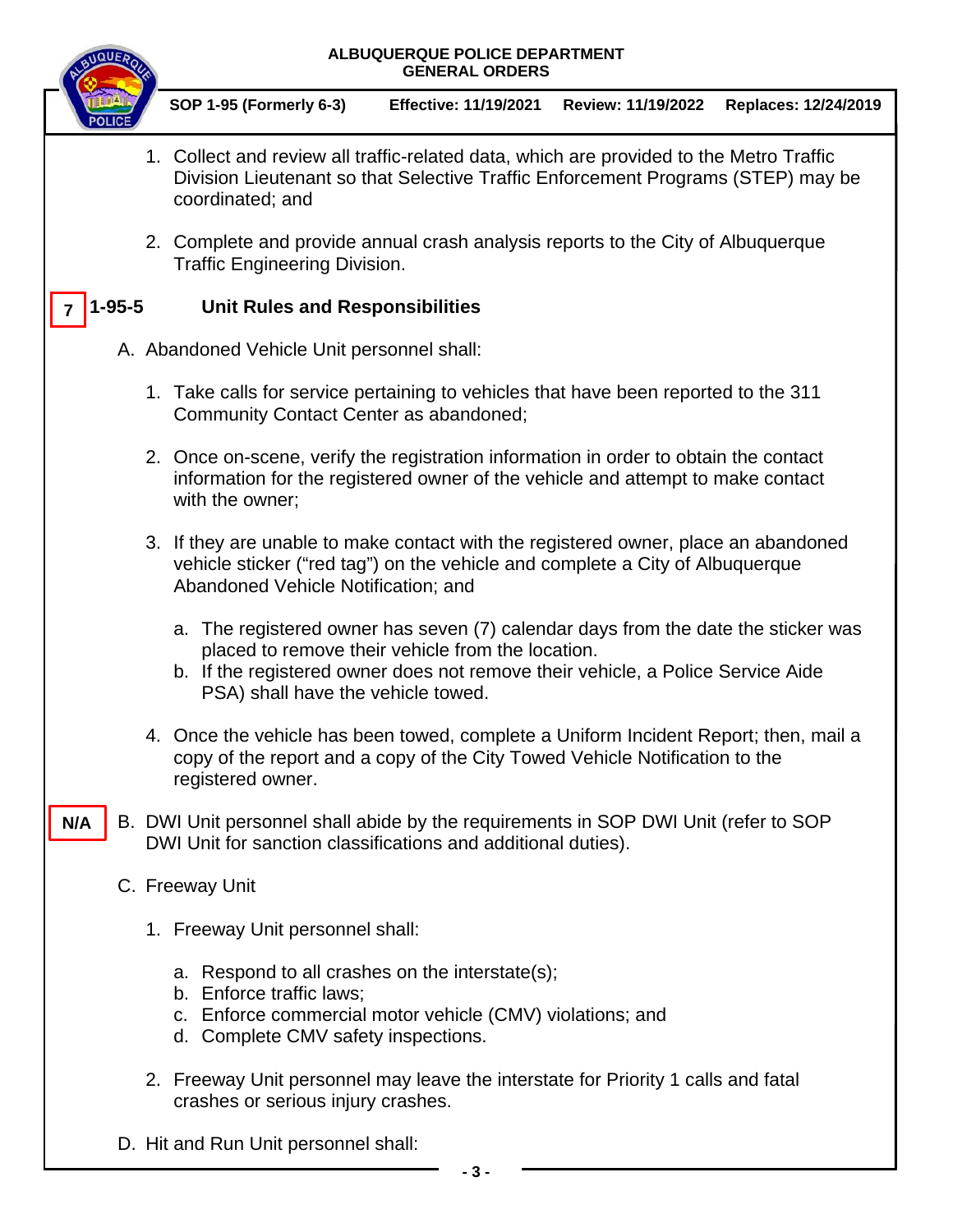### **ALBUQUERQUE POLICE DEPARTMENT GENERAL ORDERS**



 **SOP 1-95 (Formerly 6-3) Effective: 11/19/2021 Review: 11/19/2022 Replaces: 12/24/2019**

- 1. Complete follow-up investigations on all forwarded hit and run crashes with offender information;
- 2. Contact registered owners of hit and run offender vehicles to obtain insurance information; and
- 3. File criminal complaints for cases resulting in no insurance or any other criminal offense.

## E. Motors Unit

- 1. Motors Unit personnel shall:
	- a. Patrol all areas of the City and enforce all traffic violations observed;
	- b. If needed, use Tact Plans to target specific traffic violations in specific areas when requested:
	- c. Respond, investigate, and complete State of New Mexico Uniform Crash Reports;
	- d. Conduct investigations for fatal crashes and serious injury crashes consistent with SOP Response to Traffic Crashes;
	- e. When available and reasonable, take primary for Field Services Bureau (FSB) personnel responding to crashes to enable FSB personnel to take other calls for service;
	- f. Maintain the Department Fatal Traffic Team vehicle;
		- i. The primary on-call Motors Unit officer may take home the Fatal Traffic Team vehicle.
		- ii. Motors Unit personnel shall not use the Department Fatal Traffic Team vehicle as a patrol vehicle.
	- g. Wear their Department-issued helmet at all times while operating a police motorcycle; and
	- h. Return motorcycles to the Metro Traffic Division Lieutenant when they leave the Unit.
- 2. Motors Unit personnel may use pool motorcycles during the maintenance of their Department-issued motorcycles.
- F. Motors Unit personnel and DWI Unit personnel shall:
	- 1. Complete DWI investigations that are the outcome of a traffic stop or the outcome of a crash to which they are dispatched, consistent with SOP DWI Investigations and Revoked/Suspended License;
	- 2. Assist with major City events that require traffic management plans; and
	- 3. Assist with any traffic escorts ordered by the Chief of Police or their designee. escorts may include: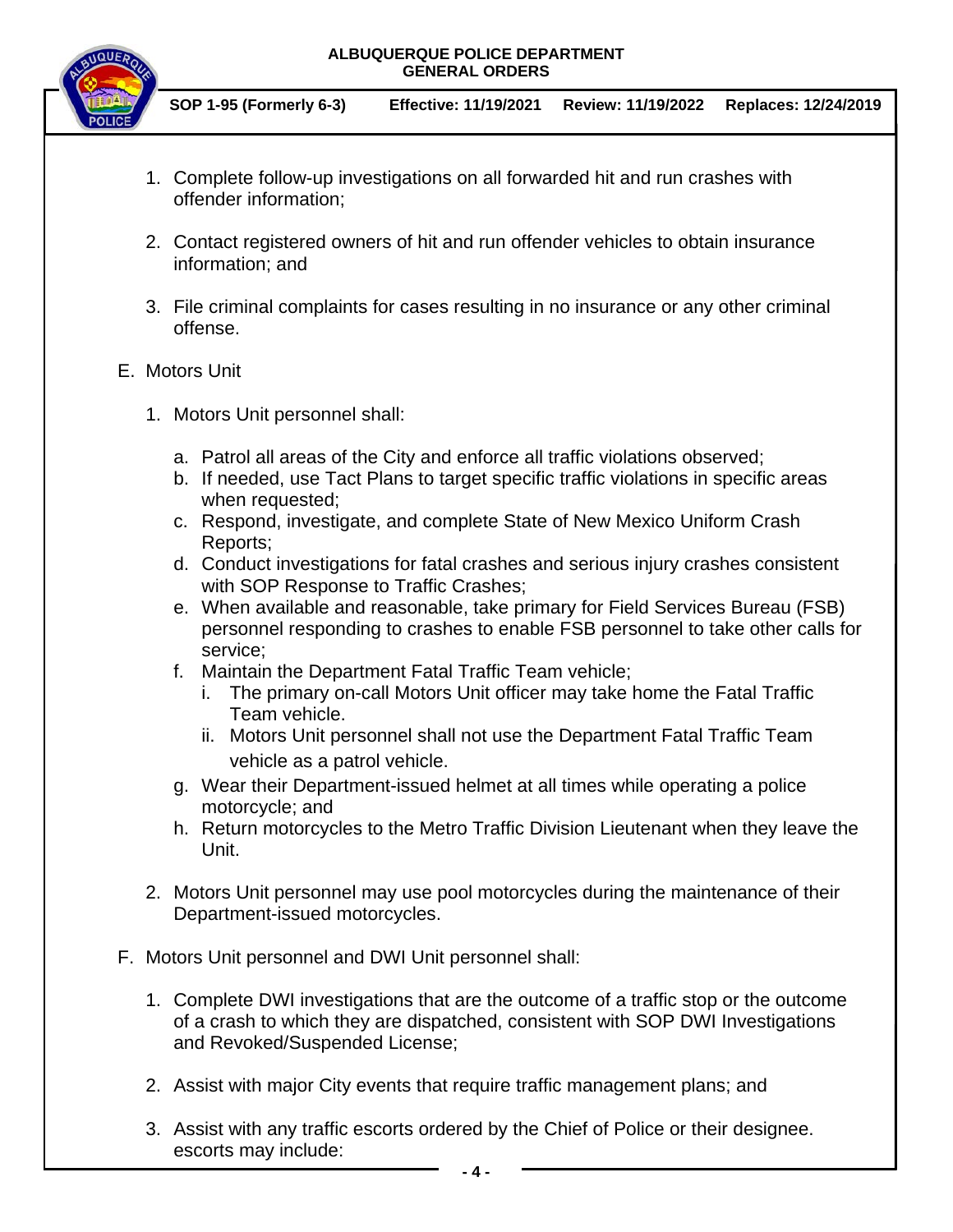|     | ALBUQUERQUE POLICE DEPARTMENT<br><b>GENERAL ORDERS</b> |  |                                                                                                                                                                                                                                                                                                                                                                                                                                                                                                                                                                                                                                                 |                              |                                                              |                      |  |  |  |
|-----|--------------------------------------------------------|--|-------------------------------------------------------------------------------------------------------------------------------------------------------------------------------------------------------------------------------------------------------------------------------------------------------------------------------------------------------------------------------------------------------------------------------------------------------------------------------------------------------------------------------------------------------------------------------------------------------------------------------------------------|------------------------------|--------------------------------------------------------------|----------------------|--|--|--|
|     |                                                        |  | SOP 1-95 (Formerly 6-3)                                                                                                                                                                                                                                                                                                                                                                                                                                                                                                                                                                                                                         | <b>Effective: 11/19/2021</b> | <b>Review: 11/19/2022</b>                                    | Replaces: 12/24/2019 |  |  |  |
|     |                                                        |  | a. Funeral processions for which the decedent:<br>Was actively employed (or volunteered) in any capacity by the Department;<br>İ.<br>ii. Was actively employed or honorably retired as a law enforcement officer or<br>firefighter with any federal, state, or local agency;<br>iii. Had an immediate family relationship with an employee of the Department;<br>or<br>iv. Is determined by the Chief of Police to be a person worthy of the escort as a<br>result of exemplary public service.<br>1. Suicides and deaths suffered during the commission of a criminal act by<br>b. Dignitary protection; and<br>c. Over-sized load transports. |                              | or in collusion are not considered to be an honorable death. |                      |  |  |  |
|     | $1 - 95 - 6$                                           |  | <b>Motorcycle Safety Board</b>                                                                                                                                                                                                                                                                                                                                                                                                                                                                                                                                                                                                                  |                              |                                                              |                      |  |  |  |
| N/A |                                                        |  | A. The Motorcycle Safety Board shall be comprised of:                                                                                                                                                                                                                                                                                                                                                                                                                                                                                                                                                                                           |                              |                                                              |                      |  |  |  |
|     |                                                        |  | 1. The Metro Traffic Division Lieutenant; and                                                                                                                                                                                                                                                                                                                                                                                                                                                                                                                                                                                                   |                              |                                                              |                      |  |  |  |
|     |                                                        |  | 2. Three (3) sworn and certified motorcycle instructors.                                                                                                                                                                                                                                                                                                                                                                                                                                                                                                                                                                                        |                              |                                                              |                      |  |  |  |
|     |                                                        |  | B. The Motorcycle Safety Board shall:                                                                                                                                                                                                                                                                                                                                                                                                                                                                                                                                                                                                           |                              |                                                              |                      |  |  |  |
|     |                                                        |  | 1. Evaluate crashes involving personnel who operate Department motorcycles;                                                                                                                                                                                                                                                                                                                                                                                                                                                                                                                                                                     |                              |                                                              |                      |  |  |  |
|     |                                                        |  | 2. Evaluate equipment for safety purposes;                                                                                                                                                                                                                                                                                                                                                                                                                                                                                                                                                                                                      |                              |                                                              |                      |  |  |  |
|     |                                                        |  | 3. Present guidelines, procedures, and policy on training and safety to the Metro<br><b>Traffic Division Commander;</b>                                                                                                                                                                                                                                                                                                                                                                                                                                                                                                                         |                              |                                                              |                      |  |  |  |
|     |                                                        |  | 4. Organizes and evaluates motorcycle instructor manuals and trains Motors Unit<br>personnel; and                                                                                                                                                                                                                                                                                                                                                                                                                                                                                                                                               |                              |                                                              |                      |  |  |  |
|     |                                                        |  | 5. Address personnel safety concerns.                                                                                                                                                                                                                                                                                                                                                                                                                                                                                                                                                                                                           |                              |                                                              |                      |  |  |  |
|     | $1 - 95 - 7$                                           |  | <b>Training</b>                                                                                                                                                                                                                                                                                                                                                                                                                                                                                                                                                                                                                                 |                              |                                                              |                      |  |  |  |
|     |                                                        |  | A. Motors Unit personnel shall:                                                                                                                                                                                                                                                                                                                                                                                                                                                                                                                                                                                                                 |                              |                                                              |                      |  |  |  |
|     |                                                        |  | 1. Complete the Advanced Motorcycle Training Program to be issued and operate a<br>motorcycle while on patrol; and                                                                                                                                                                                                                                                                                                                                                                                                                                                                                                                              |                              |                                                              |                      |  |  |  |
|     |                                                        |  | 2. Be certified to ride their Department-issued motorcycle within six (6) months of<br>transferring to the unit.                                                                                                                                                                                                                                                                                                                                                                                                                                                                                                                                |                              |                                                              |                      |  |  |  |
|     |                                                        |  |                                                                                                                                                                                                                                                                                                                                                                                                                                                                                                                                                                                                                                                 |                              |                                                              |                      |  |  |  |